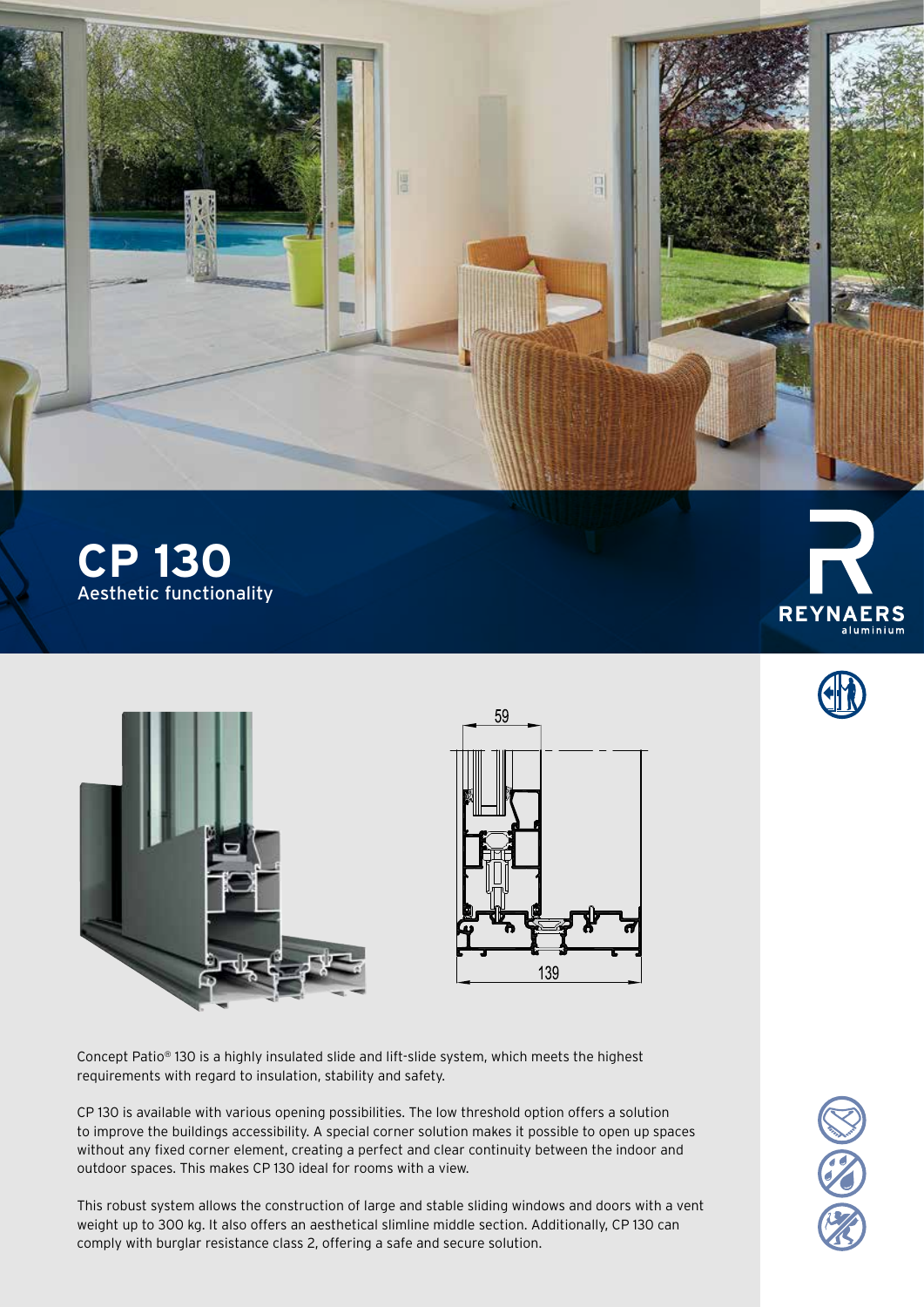





## **INTERIOR & EXTERIOR BECOME ONE**

A sliding door opens up a multitude of possibilities. Through a sliding door, the garden is incorporated into the interior of the house, fading the interior-, exterior border. This creates an extra feeling of space and generates more natural light within the home.

## **CP 130 SLIDE AND CP 130 LIFT & SLIDE**

All types of CP 130 sliding doors use durable wheels and stainless steel rails, for optimal opening comfort. In case of a lift & slide system, the sliding door will be lifted up before sliding across this rail. In the closed position, the lift & slide door is put down and anchored, which is an extra plus for insulation and theft prevention. Both systems are wind- , waterproof and hermetically sealed.

## **MONORAIL, DUO RAIL, 3-RAIL OR MULTI-RAIL**

**A monorail** combines a moving part with a fixed glazed element, anchored directly into the outer frame profile, creating a minimalistic look. As a standard, this solid part is at the inside of the sliding door. For specific situations however, a solution is offered for CP 130 to install the fixed part at the outside of the sliding door. This can be very convenient when large fixed glass panes need to be installed at elevated height or when building construction does not allow inside glazing.

| <b>MONORAIL</b>                                                     | <b>CP130</b> | <b>CP 130-LS</b> |
|---------------------------------------------------------------------|--------------|------------------|
| ╺<br>-<br>$\overline{\phantom{0}}$<br>$\overline{\phantom{a}}$<br>- | X            | X                |
| -                                                                   | X            |                  |

**A duo rail** integrates 2 glazed opening vents, which have an identical look resulting in an aesthetic sliding door. Both vents can be made as sliding element, giving all flexibility to the users.

| <b>DUO RAIL</b>                                                                                                               | <b>CP130</b> | <b>CP 130-LS</b> |
|-------------------------------------------------------------------------------------------------------------------------------|--------------|------------------|
| I<br>$\rightarrow$<br>$\overline{\phantom{0}}$<br>→<br>$\longrightarrow$<br>$\rightarrow$<br>$\overline{\phantom{0}}$         | X            | X                |
| $\parallel$<br>$\rightarrow$<br>$\overline{\phantom{0}}$<br>$\rightarrow$<br>$-$<br>$\rightarrow$<br>$\overline{\phantom{0}}$ |              |                  |

**A 3-rail** integrates an extra rail in the outer frame allowing a third opening vent to be installed. This solution is very interesting because this allows the user to open-up 2 sliding doors, creating an opening which is doubled in size.

| 3-RAIL                                                   | <b>CP130</b> | <b>CP 130-LS</b> |
|----------------------------------------------------------|--------------|------------------|
| $\rightarrow$<br>$\overline{\phantom{0}}$<br>-<br>-<br>_ | $\lambda$    |                  |

Even more flexibility is obtained with the unique principle of a multi-rail, available in the liftand-slide variant. This multi-rail solution allows an expansion of outer frames from two to up to eight rails, facilitating creative designs with very large openings.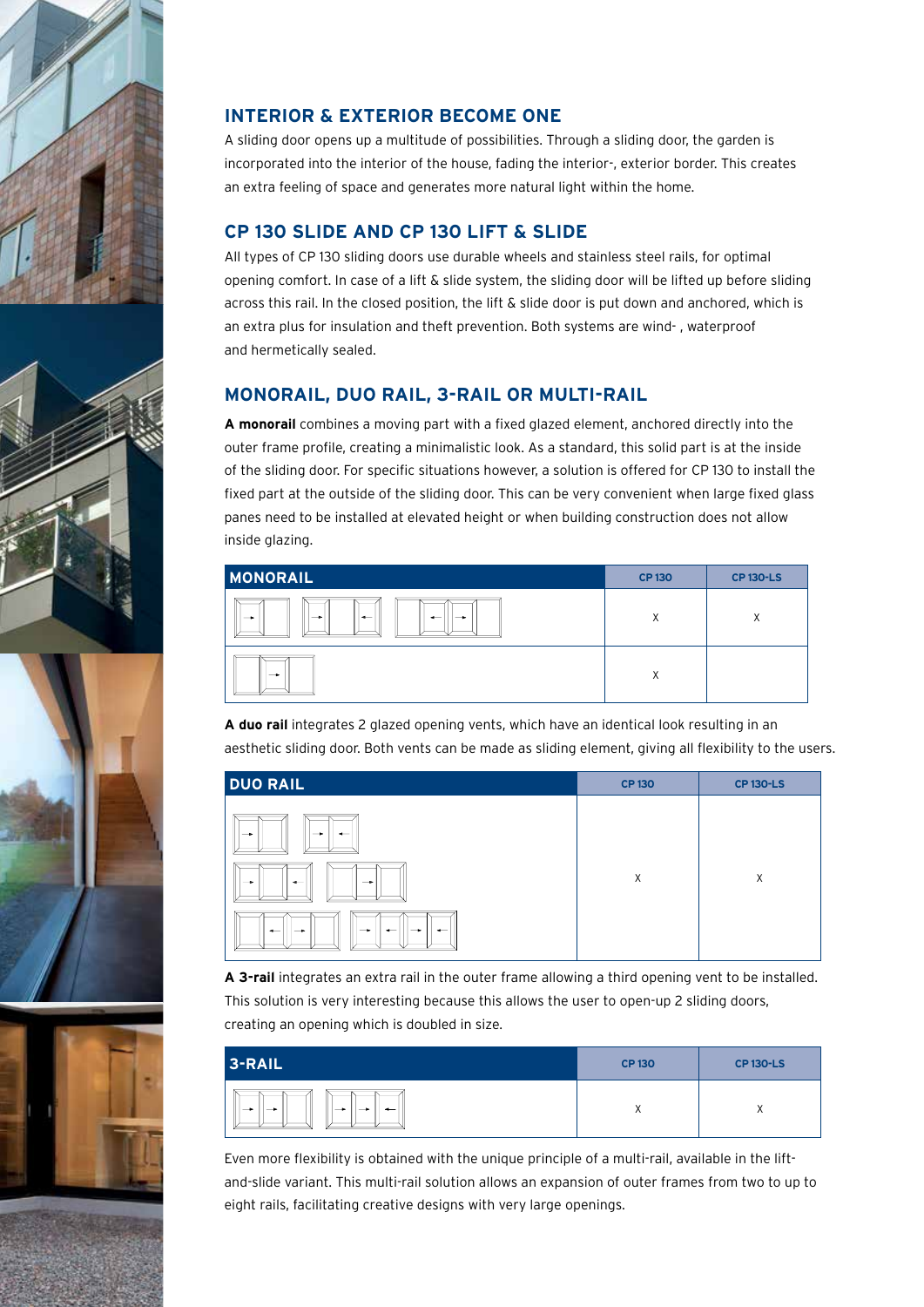| <b>TECHNICAL CHARACTERISTICS</b> |                         |                                                                                   |                                                            |  |  |  |  |
|----------------------------------|-------------------------|-----------------------------------------------------------------------------------|------------------------------------------------------------|--|--|--|--|
| Variants                         |                         | <b>CP130</b><br><b>MONORAIL, DUO RAIL, 3-RAIL</b>                                 | <b>CP 130-LS</b><br>MONORAIL, DUO RAIL, 3-RAIL, MULTI-RAIL |  |  |  |  |
|                                  | Frame / Threshold       | 50 mm / 28 mm                                                                     | 20 mm / 28 mm / 35 mm / 40mm                               |  |  |  |  |
| Visible width / height           | Vent                    | 94 mm                                                                             | 94 mm                                                      |  |  |  |  |
|                                  | T-profile               | from 76 mm till 154 mm                                                            | from 76 mm till 154 mm                                     |  |  |  |  |
|                                  | Meeting section         | 69 mm / 98 mm                                                                     | 69 mm / 98 mm                                              |  |  |  |  |
|                                  | Meeting section 4 doors | 194 mm                                                                            | 194 mm                                                     |  |  |  |  |
| Overall system depth             | Frame                   | Monorail: 130 mm<br>Duo Rail: 110 mm / 130 mm / 139 mm<br>3-Rail: 181 mm / 210 mm | Monorail: 139 mm<br>Duo Rail: 139 mm<br>3-Rail: 210 mm     |  |  |  |  |
|                                  | Vent                    | 59 mm                                                                             | 59 mm                                                      |  |  |  |  |
| Maximal Element height           |                         | 2700 mm                                                                           | 2700 mm                                                    |  |  |  |  |
| Maximal vent weight              |                         | 300 kg                                                                            | 300 kg                                                     |  |  |  |  |
| Rebate height                    |                         | 25 mm                                                                             | 25 mm                                                      |  |  |  |  |
| Glass thickness                  |                         | up to 43 mm                                                                       | up to 43 mm                                                |  |  |  |  |
| Glazing method                   |                         | dry glazing with EPDM or<br>neutral silicones                                     | dry glazing with EPDM or<br>neutral silicones              |  |  |  |  |
| Thermal insulation               |                         | 23 mm, 18.6 mm and 32 mm fibreglass<br>reinforced polyamide strips                | 23 mm and 32 mm fibreglass reinforced<br>polyamide strips  |  |  |  |  |
| HI variant                       |                         | extra insulation gaskets                                                          | extra insulation gaskets                                   |  |  |  |  |





Flush floor integration CP 130 Monorail Outside glazing CP 130-LS 3-rail Low treshold



| <b>PERFORMANCES</b>                   |                                                                       |                                                                                              |               |                |                            |                |                |                |                 |                       |  |                       |                  |
|---------------------------------------|-----------------------------------------------------------------------|----------------------------------------------------------------------------------------------|---------------|----------------|----------------------------|----------------|----------------|----------------|-----------------|-----------------------|--|-----------------------|------------------|
|                                       | <b>ENERGY</b>                                                         |                                                                                              |               |                |                            |                |                |                |                 |                       |  |                       |                  |
|                                       | Thermal Insulation <sup>(1)</sup><br>EN ISO 10077-2                   | Uf-value down to 2.35 W/m <sup>2</sup> K $(*)$ ,<br>depending on the frame/vent combination. |               |                |                            |                |                |                |                 |                       |  |                       |                  |
|                                       | <b>COMFORT</b>                                                        |                                                                                              |               |                |                            |                |                |                |                 |                       |  |                       |                  |
|                                       | Acoustic performance <sup>(2)</sup><br>EN ISO 140-3; EN ISO 717-1     | Rw (C; Ctr) = 35 (-2;-6) dB $/$ 39 (-1;-3) dB, depending on glazing type                     |               |                |                            |                |                |                |                 |                       |  |                       |                  |
| Z                                     | Air tightness, max. test pressure (3)<br>EN 12207                     | (150 Pa)                                                                                     |               |                |                            | (300 Pa)       |                | 3<br>(600 Pa)  |                 | 4<br>(600 Pa)         |  |                       |                  |
|                                       | Water tightness <sup>(4)</sup><br>EN 12208                            | 1A<br>(0 Pa)                                                                                 | 2A<br>(50 Pa) | 3A<br>(100 Pa) |                            | 4A<br>(150 Pa) | 5A<br>(200 Pa) | 6A<br>(250 Pa) | 7A<br>(300 Pa)  | <b>8A</b><br>(450 Pa) |  | <b>9A</b><br>(600 Pa) | E750<br>(750 Pa) |
| $\left( \mathbf{p}_{\bullet }\right)$ | Wind load resistance,<br>max. test pressure (5)<br>EN 12211; EN 12210 | (400 Pa)                                                                                     |               | 2<br>(800 Pa)  |                            |                | 3<br>(1200 Pa) | 4<br>(1600 Pa) |                 | 5<br>(2000 Pa)        |  | Exxx<br>(>2000 Pa)    |                  |
|                                       | Wind load resistance to<br>frontal deflection<br>EN 12211; EN 12210   | A<br>(51/150)                                                                                |               |                | $\overline{B}$<br>(51/200) |                |                |                | C<br>(51/300)   |                       |  |                       |                  |
|                                       | <b>SAFETY</b>                                                         |                                                                                              |               |                |                            |                |                |                |                 |                       |  |                       |                  |
|                                       | Burglar resistance <sup>(6)</sup><br>EN(V) 1627 - 1630                | RC <sub>1</sub>                                                                              |               |                | RC <sub>2</sub>            |                |                |                | RC <sub>3</sub> |                       |  |                       |                  |

This table shows classes and values of performances, which can be achieved for specific configurations and opening types.

(1) The Uf-value measures the heat flow. The lower the Uf-value, the better the thermal insulation of the frame.<br>(2) The sound reduction index (Rw) measures the capacity of the sound reduction performance of the frame an<br>(

(2) The sound reduction index (Rw) measures the capacity of the sound reduction performance of the frame and glass.<br>(3) The air tightness test measures the volume of air that would pass through a closed window at a certa

(4) The water tightness testing involves applying a uniform water spray at increasing air pressure until water penetrates the window. Depending on the bottom solution, different values are achieved.

(5) The wind load resistance is a measure of the profile's structural strength and is tested by applying increasing levels of air pressure to simulate the wind force.

(6) The burglar resistance is tested by static and dynamic loads, as well as by simulated attempts to break in using specified tools. This variant requires specific burglar resistance accessories.

(\*) Value for HI-variant